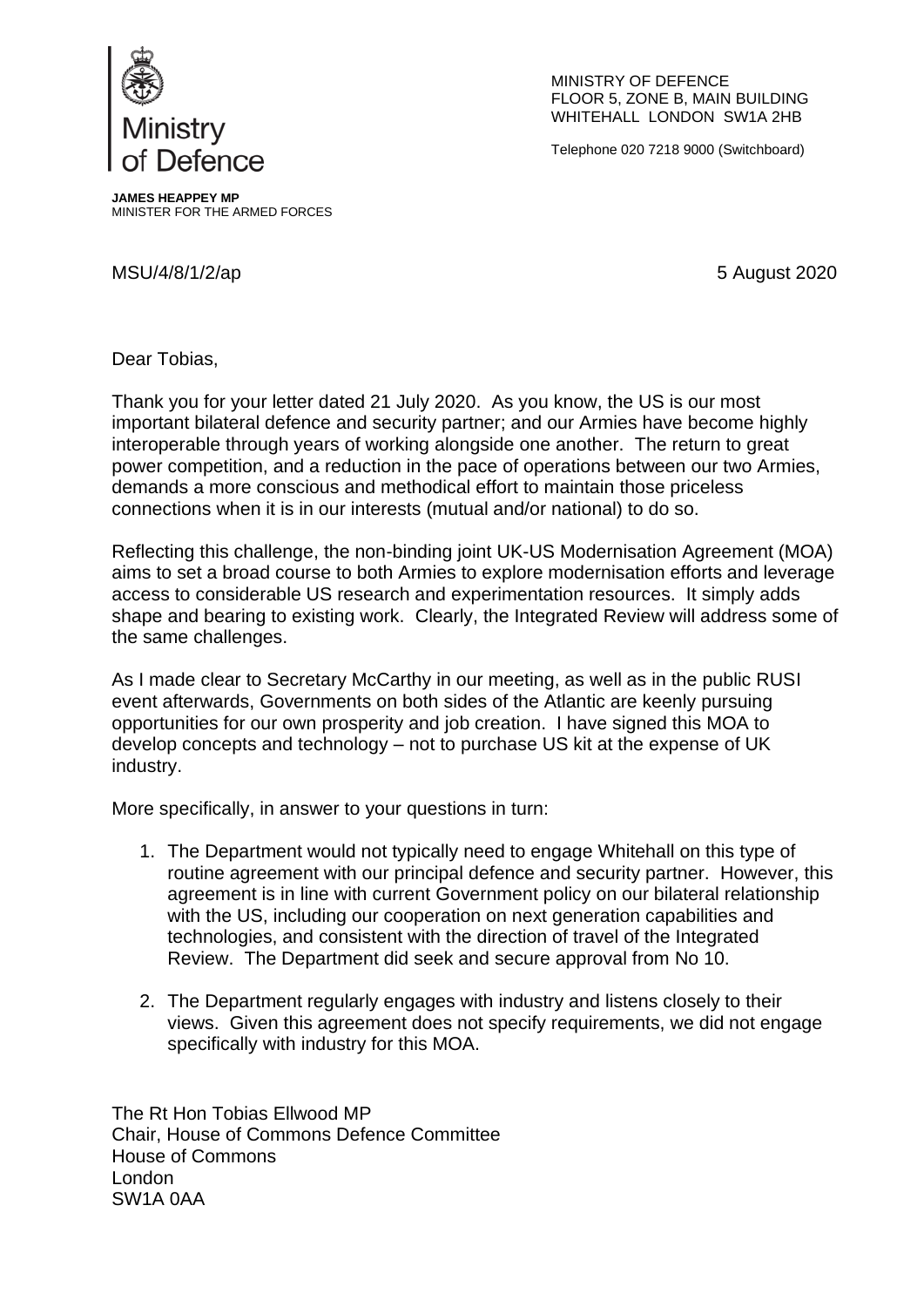- 3. The Agreement is consistent with current modernisation collaboration efforts already planned between both Armies and will focus on:
	- Networks the shared development of digital infrastructure which is fundamental to the interoperability of data exchange to support UK/US operations;
	- Long Range Precision Fires early access to the US Long Range Precision Fires programme will provide the UK with the opportunity to understand a major US equipment project (and an acknowledged vulnerability) without making a commitment and open up opportunities for UK prosperity on collaborative development;
	- Future Vertical Lift to share and understand each nation's conceptual thinking for the development and application of Rotary Wing Capability;
	- Soldier and Ground Lethality building on the existing collaboration to improve the effectiveness of our Land forces; and
	- Assured Positioning, Navigation and Timing (APNT) providing greater coherence in the development of Multi-Domain technologies.
- 4. The MOA aims to set direction to both Armies to explore modernisation efforts. It is the setting of a bearing and not the description of a destination; neither nation has committed to any specific capability development within the MOA which would be subject to internal governance, such as the International Capability Steering Board and the Investment Approval Committee.
- 5. As mentioned in response to Q3, the MOA is consistent with current modernisation collaboration efforts and will look to focus on the five capabilities. In practice, our regular UK-US Army Staff Talks will aim to deliver against this MOA. Alongside this, the following events aim to cohere modernisation efforts; a Project Convergence Demonstration, a General Officer Round Table (annually) and CGS' frequent engagements with the US Army Senior Leadership. The MOA will also have to remain consistent with the UK/US Next Generation Capability Cooperation initiative and departmental governance of international cooperation by the International Capability Steering Board. For my part, I intend to engage regularly with Secretary McCarthy to monitor progress.
- 6. As set out above, this MOA formalises our existing relationship between our two Armies, which have a long and successful history of partnership for mutual benefit. It acts as a framework for further discussions, rather than committing the UK to a set plan. We will be assessing all opportunities for co-development and wider collaboration. We will be conducting further work to understand the specific co-development opportunities for UK industry within each of these capability areas and we are keen to engage industry in that process.